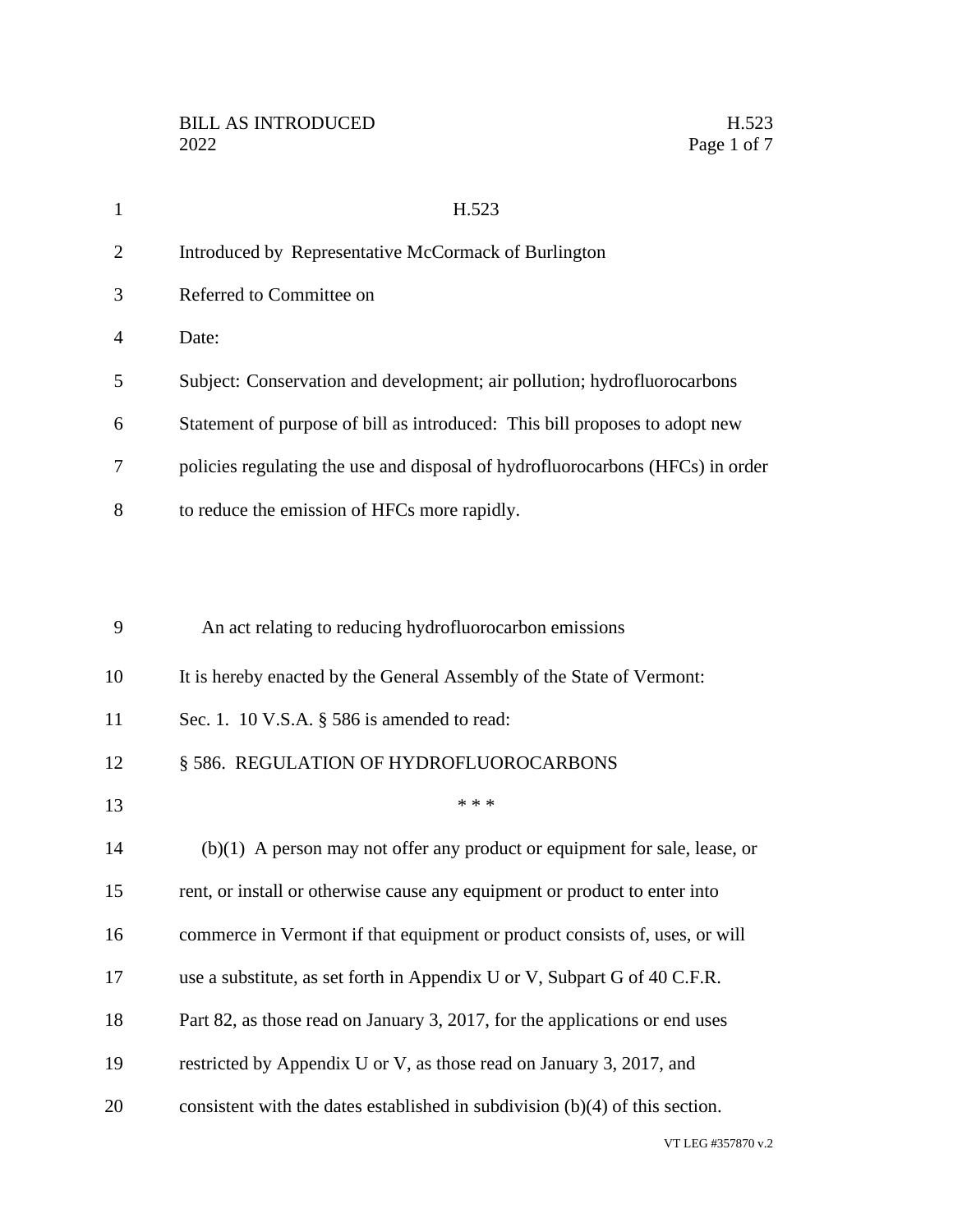| $\mathbf{1}$   | * * *                                                                           |
|----------------|---------------------------------------------------------------------------------|
| $\mathbf{2}$   | (4) The restrictions under subdivision $(b)(1)$ of this section shall take      |
| 3              | effect beginning:                                                               |
| $\overline{4}$ | (A) January 1, 2021, for propellants, rigid polyurethane applications           |
| 5              | and spray foam, flexible polyurethane, integral skin polyurethane, flexible     |
| 6              | polyurethane foam, polystyrene extruded sheet, polyolefin, phenolic insulation  |
| 7              | board and bunstock, supermarket systems, remote condensing units, stand-        |
| 8              | alone units, and vending machines;                                              |
| 9              | (B) January 1, 2021, for refrigerated food processing and dispensing            |
| 10             | equipment, compact residential consumer refrigeration products, polystyrene     |
| 11             | extruded boardstock and billet, and rigid polyurethane low-pressure two         |
| 12             | component-spray foam;                                                           |
| 13             | (C) January 1, 2022, for residential consumer refrigeration products            |
| 14             | other than compact and built-in residential consumer refrigeration products;    |
| 15             | (D) January 1, 2023, for cold storage warehouses and built-in                   |
| 16             | residential consumer refrigeration products;                                    |
| 17             | (E) January 1, 2024, for centrifugal chillers and positive                      |
| 18             | displacement chillers; and                                                      |
| 19             | (F) January 1, 2020, or the effective date of the restrictions identified       |
| 20             | in appendix U or V, Subpart G of 40 C.F.R. Part 82, as those read on            |
| 21             | January 3, 2017, whichever comes later, for all other applications and end uses |
|                |                                                                                 |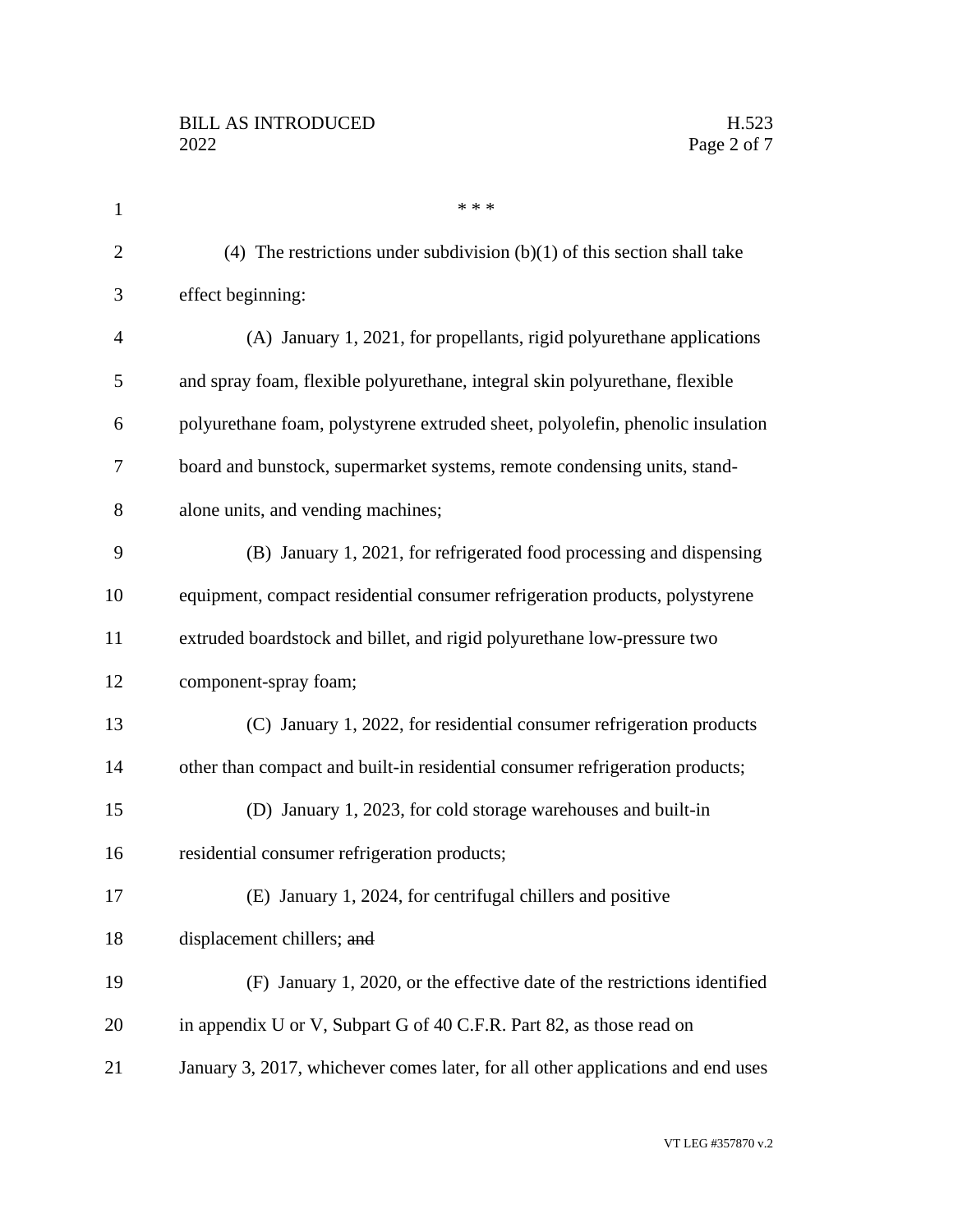| $\mathbf{1}$   | for substitutes not covered by the categories listed in subdivisions (A) through |
|----------------|----------------------------------------------------------------------------------|
| $\overline{2}$ | $(E)$ of this subsection $(b)$ ;                                                 |
| 3              | (G) January 1, 2023, for air conditioning units in new light-duty                |
| $\overline{4}$ | motor vehicles;                                                                  |
| 5              | (H) January 1, 2023, for air conditioning units in new heavy-duty                |
| 6              | motor vehicles;                                                                  |
| 7              | (I) July 1, 2022, for the construction of or improvement to ice skating          |
| 8              | rinks; and                                                                       |
| 9              | January 1, 2023, for containers designed for consumer recharge of<br>(J)         |
| 10             | motor vehicle air conditioners.                                                  |
|                |                                                                                  |
| 11             | * * *                                                                            |
| 12             | (e) The Secretary of Administration shall include in Administrative              |
| 13             | Bulletin 3.5 a requirement that State procurement contracts shall not include    |
| 14             | products that contain hydrofluorocarbons, as prohibited in this section.         |
| 15             | (f) No product allowed for sale containing hydrofluorocarbons shall be sold      |
| 16             | for retail sale in the State unless it bears a label warning of the              |
| 17             | hydrofluorocarbons.                                                              |
| 18             | Sec. 2. 10 V.S.A. § 573 is amended to read:                                      |
| 19             | § 573. MOTOR VEHICLE AIR CONDITIONING                                            |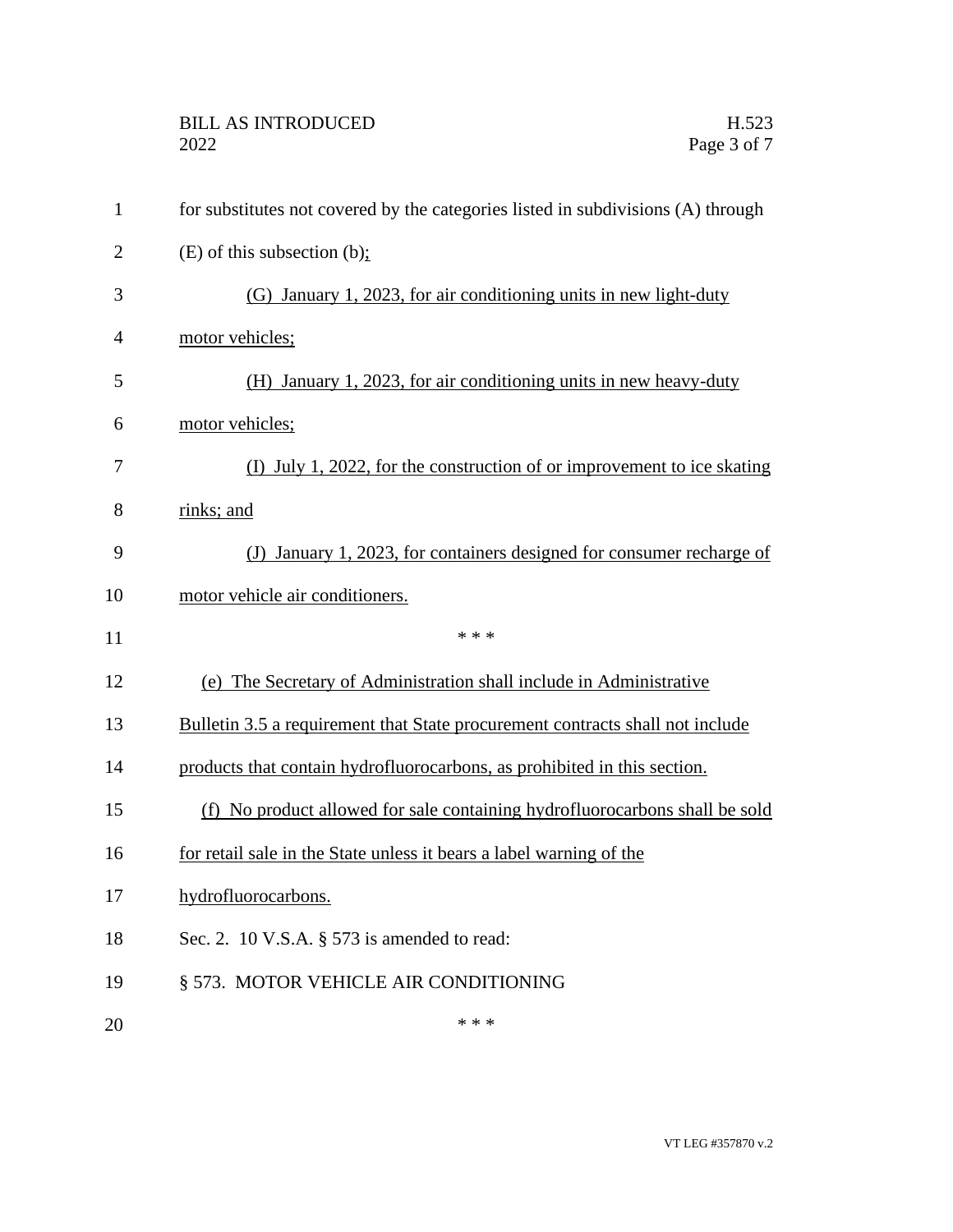| $\mathbf{1}$   | $(d)(1)$ No motor vehicle with a model year of 1995 or later may be                  |
|----------------|--------------------------------------------------------------------------------------|
| $\overline{2}$ | registered in the State or sold to a consumer or dealer in the State, if it contains |
| 3              | air conditioning that uses CFCs. No new motor vehicle may be sold or offered         |
| 4              | for retail sale in the State, if it contains air conditioning that uses CFCs unless  |
| 5              | it bears an 8-inch, by 11-inch placard attached to a passenger window, that          |
| 6              | reads as follows: "AIR CONDITIONING IN THIS VEHICLE CONTAINS                         |
| 7              | CHLOROFLUOROCARBONS (CFCS). CFCS DEPLETE THE EARTH'S                                 |
| 8              | PROTECTIVE OZONE LAYER, CAUSING SKIN CANCER AND                                      |
| 9              | <b>ENVIRONMENTAL DAMAGE."</b>                                                        |
| 10             | (2) No motor vehicle with a model year of 2023 or later may be                       |
| 11             | registered in the State or sold to a consumer or dealer in the State if it contains  |
| 12             | air conditioning that uses hydrofluorocarbons.                                       |
| 13             | * * *                                                                                |
| 14             | (g) No person shall repair motor vehicle air conditioning without the use of         |
| 15             | equipment for the extraction and reclamation of hydrofluorocarbons from the          |
| 16             | air conditioners.                                                                    |
| 17             | Sec. 3. 30 V.S.A. § 51 is amended to read:                                           |
| 18             | § 51. RESIDENTIAL BUILDING ENERGY STANDARDS; STRETCH                                 |
| 19             | <b>CODE</b>                                                                          |
| 20             | * * *                                                                                |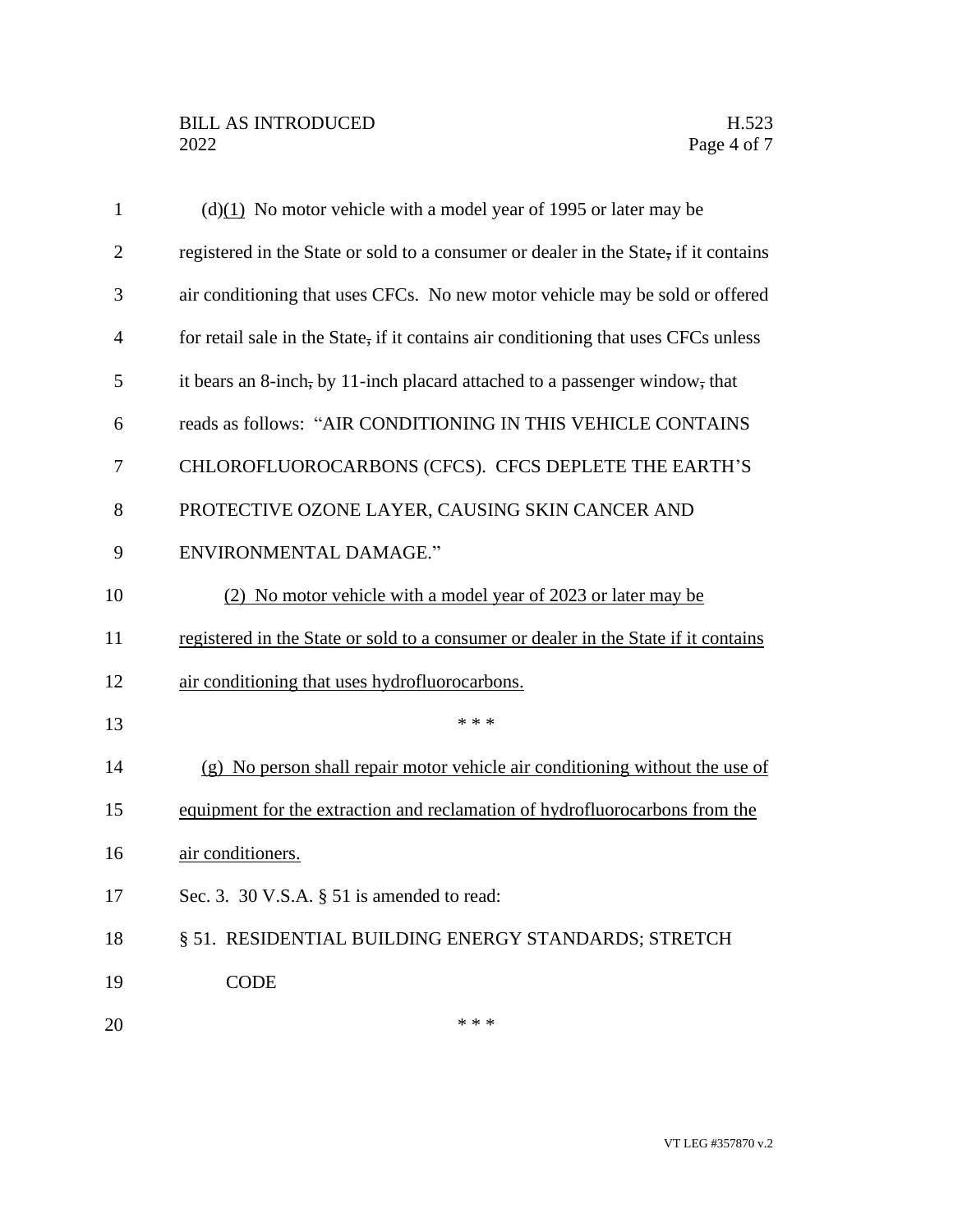## BILL AS INTRODUCED H.523<br>2022 Page 5 of 7

| $\mathbf{1}$   | (c) Revision and interpretation of energy standards. The Commissioner of         |
|----------------|----------------------------------------------------------------------------------|
| $\overline{2}$ | Public Service shall amend and update the RBES by means of administrative        |
| 3              | rules adopted in accordance with 3 V.S.A. chapter 25. On or before January 1,    |
| $\overline{4}$ | 2011, the Commissioner shall complete rulemaking to amend the energy             |
| 5              | standards to ensure that, to comply with the standards, residential construction |
| 6              | must be designed and constructed in a manner that complies with the 2009         |
| $\tau$         | edition of the IECC. After January 1, 2011, the Commissioner shall ensure        |
| $8\,$          | that appropriate revisions are made promptly after the issuance of updated       |
| 9              | standards for residential construction under the IECC. The Department of         |
| 10             | Public Service shall provide technical assistance and expert advice to the       |
| 11             | Commissioner in the interpretation of the RBES and in the formulation of         |
| 12             | specific proposals for amending the RBES. Prior to final adoption of each        |
| 13             | required revision of the RBES, the Department of Public Service shall convene    |
| 14             | an Advisory Committee to include one or more mortgage lenders, builders,         |
| 15             | building designers, utility representatives, and other persons with experience   |
| 16             | and expertise, such as consumer advocates and energy conservation experts.       |
| 17             | The Advisory Committee may provide the Commissioner with additional              |
| 18             | recommendations for revision of the RBES.                                        |
| 19             | (1) Any amendments to the RBES shall be:                                         |
| 20             | (A) consistent with duly adopted State energy policy, as specified in            |
| 21             | section 202a of this title, and consistent with duly adopted State housing       |

VT LEG #357870 v.2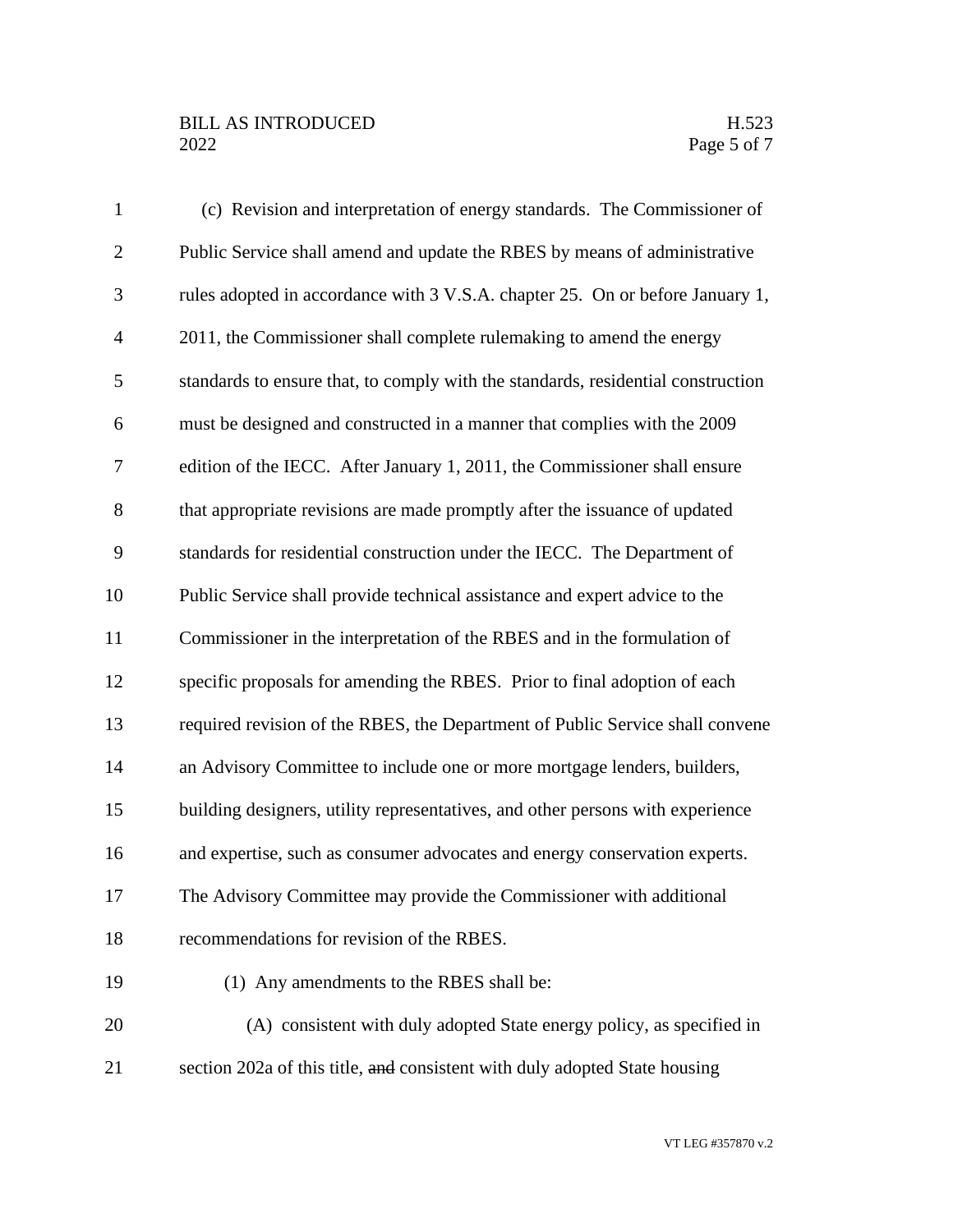| $\mathbf{1}$   | policy, consistent with the State's greenhouse gas reduction mandates, and      |
|----------------|---------------------------------------------------------------------------------|
| $\overline{2}$ | shall not prohibit the use of refrigerants listed as acceptable under 42 U.S.C. |
| 3              | § 7671k of the Clean Air Act, provided equipment is listed and installed in     |
| $\overline{4}$ | accordance with the use conditions imposed within Section 7671k;                |
| 5              | (B) evaluated relative to their technical applicability and reliability;        |
| 6              | and                                                                             |
| 7              | (C) cost-effective and affordable from the consumer's perspective.              |
| 8              | * * *                                                                           |
| 9              | Sec. 4. 30 V.S.A. § 53 is amended to read:                                      |
| 10             | § 53. COMMERCIAL BUILDING ENERGY STANDARDS                                      |
| 11             | * * *                                                                           |
| 12             | (c) Revision and interpretation of energy standards. On or before               |
| 13             | January 1, 2011, the Commissioner shall complete rulemaking to amend the        |
| 14             | commercial building energy standards to ensure that commercial building         |
| 15             | construction must be designed and constructed in a manner that complies with    |
| 16             | ANSI/ASHRAE/IESNA standard 90.1-2007 or the 2009 edition of the IECC,           |
| 17             | whichever provides the greatest level of energy savings. At least every three   |
| 18             | years after January 1, 2011, the Commissioner of Public Service shall amend     |
| 19             | and update the CBES by means of administrative rules adopted in accordance      |
| 20             | with 3 V.S.A. chapter 25. The Commissioner shall ensure that appropriate        |
| 21             | revisions are made promptly after the issuance of updated standards for         |